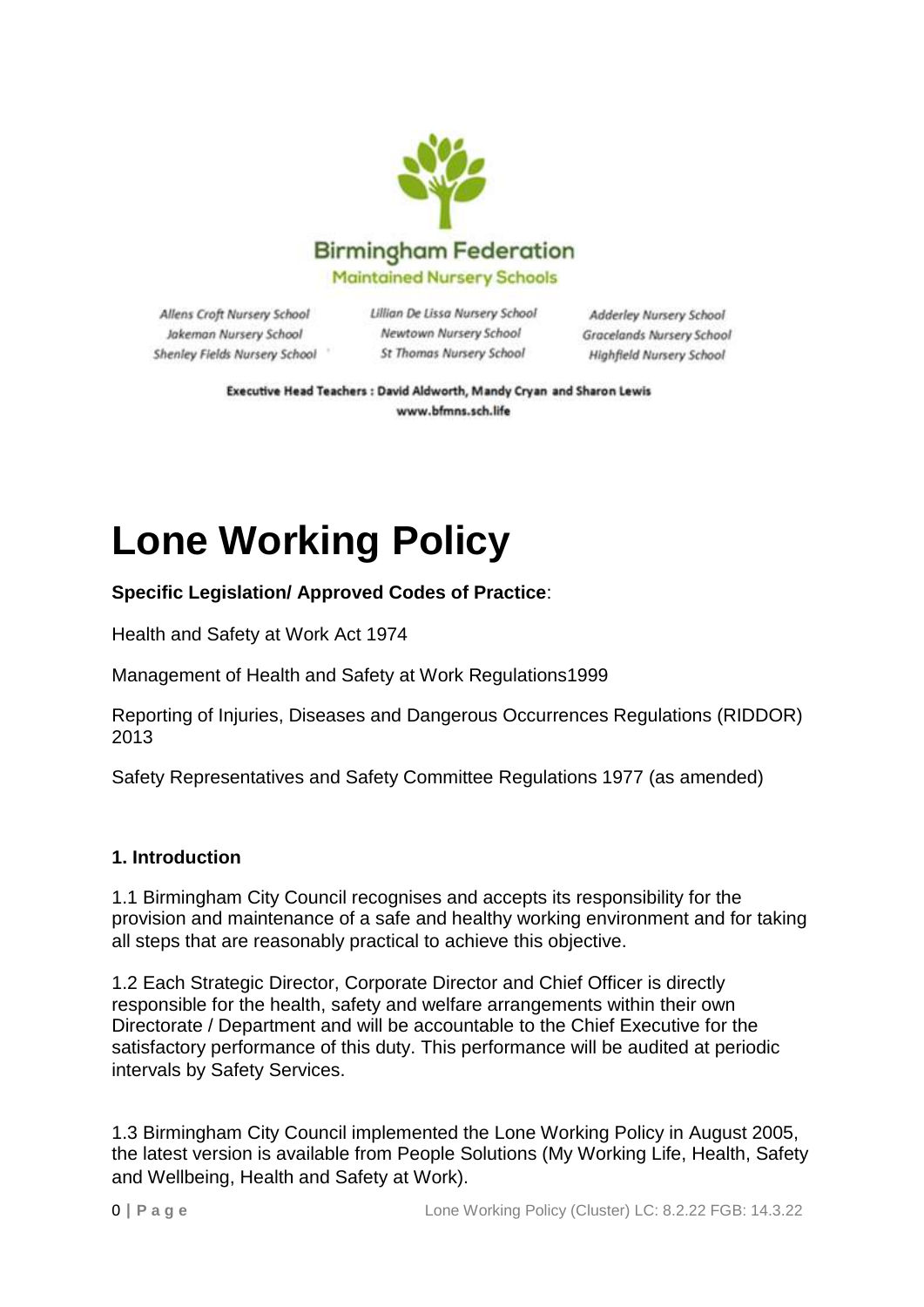1.4 Failure to comply with this policy may result in disciplinary action being taken.

## **2 Definition**

2.1 **Lone Working** – any working practice that involves an employee undertaking their duties alone.

## **3. Managers' Responsibilities**

Managers must:

3.1 Bring the contents of this policy to the attention of their staff and provide them with appropriate information regarding their responsibilities under this policy.

3.2 Attend risk assessment training and undertake additional / refresher training as necessary.

3.3 Arrange for lone working risk assessments in accordance with council risk assessment policy to be carried out as necessary. The risk assessment should give a clear definition of lone working for the specific service area being assessed.

3.4 Involve and consult relevant employees and where appropriate local (employee / trade union) safety representatives during the risk assessment process and subsequent reviews if circumstances change.

3.5 Arrange for the findings of the risk assessment to be communicated to all appropriate staff under their control including new starters and temporary staff.

3.6 Provide and maintain all required plant, equipment and systems of work which contribute to the safety of the employee.

3.7 Provide employees with appropriate information, instruction, training and supervision. This must include refresher training on a rolling basis.

3.8 Take appropriate action in response to reported hazards or concerns.

3.9 Develop and implement systems to monitor lone workers to help keep them healthy and safe. Any such system must be communicated to appropriate staff and effectively managed.

3.10 Take appropriate action where an employee fails to use any control measure or preventative measure that exposes the employee or others to risk.

3.11 Retain all prescribed documents relating to health and safety matters. Prescribed documents include, for example, accident reports, risk assessments, health surveillance data and inspection reports (this list of examples is not exhaustive). The retention period can be in excess of 75 years. Due to the complexity of this matter, managers must refer to the corporate health and safety document retention schedule that is available on Inline for detailed information on the